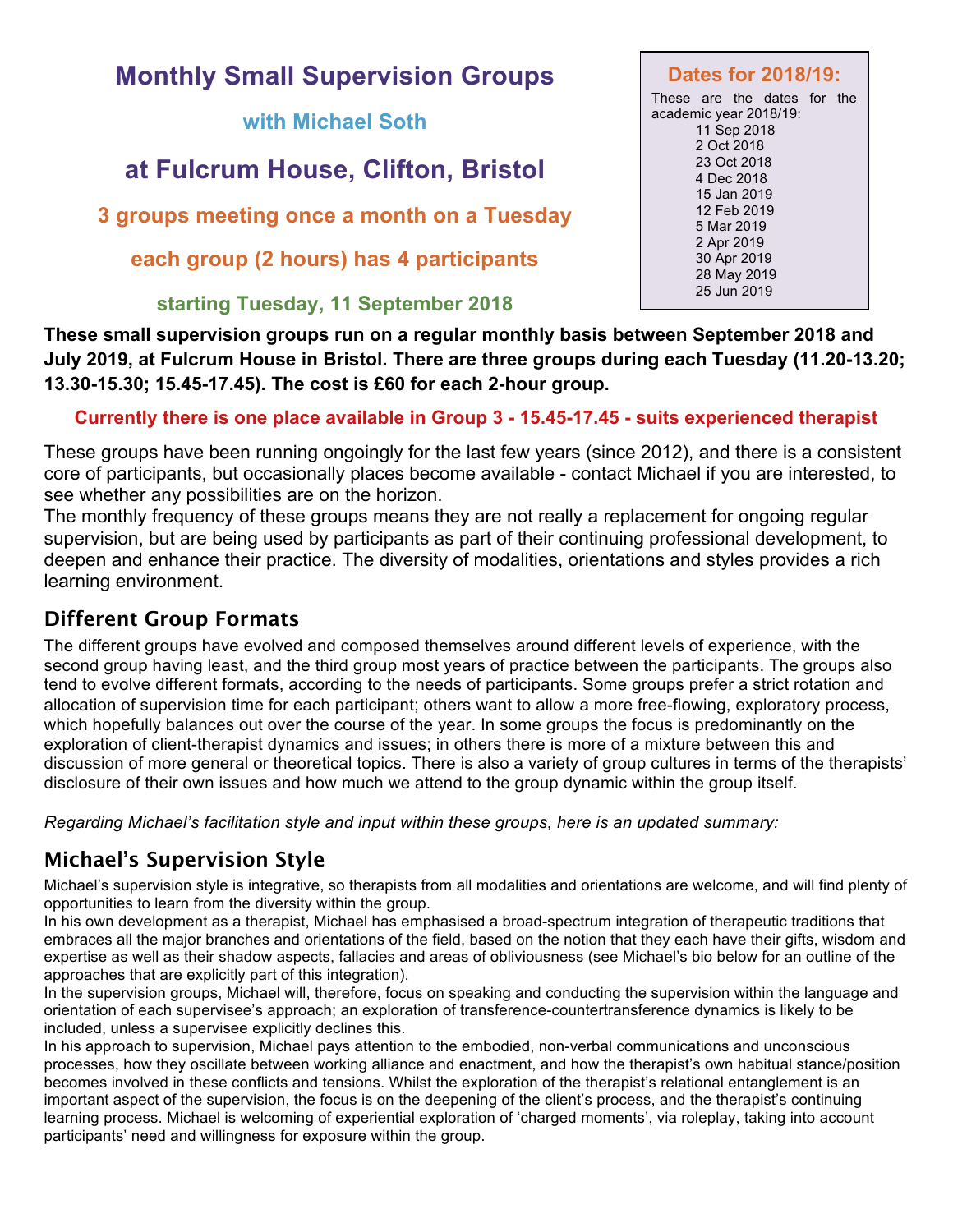### **Parallel process in supervision**

Michael became familiar with the notion of parallel process in the late 1980's, and it has been an important element in his supervision work since then. He has further developed the traditional model as presented by Hakins & Shohet in their book "Supervision in the Helping Professions" (see his presentation on 'Fractal Self' at CONFER for how he has extended the notion of 'parallel process', for the purposes of supervision, and also as an organising principle for therapy generally). So he pays attention to parallel process on *all* the levels – in group supervision this significantly includes how the client-therapist dynamic is picked up by the group and reflected within it.



One extreme of group supervision is for it to degenerate into a 'free-for-all' which is common in peer supervision groups and is often not that helpful to the person presenting, precisely because the parallel process in participants' contributions is not attended to. The other extreme is for the supervisor to work separately with each individual, and for the group to degenerate into merely being an audience which then gives feedback at the end of what is not very different from individual supervision in front of a group – this extreme also loses the group as a reflective mirror for parallel process.

Michael therefore tries to steer a balanced course between on the one hand inviting the group to contribute and become spontaneously involved; and on the other hand holding the reins sufficiently tight, so the group keeps it focus on the needs of the therapist presenting.

### **Relational functions of supervision**

The more we see the therapeutic relationship that is being supervised as 'relational', the more it matters that the supervisee is supported in their *own* presence and way of working, rather than importing the supervisor's ideas, instructions, interventions (even when these in themselves could be judged as 'better' or 'more appropriate' in principle). It's the unique relationship between client and therapist that matters, and that needs to be supported by supervision, not the therapist's or the supervisor's abstract ideas, reflections, behaviour and thinking. The supervisee needs to be supported in finding their *own* way with each client. Technique and thinking can be borrowed from the supervisor - therapeutic presence can't be. Such supervision helps to contain the work, allowing the practitioner to become fully involved, whilst relying on the support, challenge and reflective quality of the supervisory space (Patrick Casement compares it to the 'nursing triad' of infant, mother and the mother's intimate significant other). This becomes more necessary, the more we recognise and work with unconscious dynamics and the concomitant pressures and primitive feelings. A crucial aspect of supervision is containment, specifically of the enactments of relational patterns which necessarily occur between client and therapist.